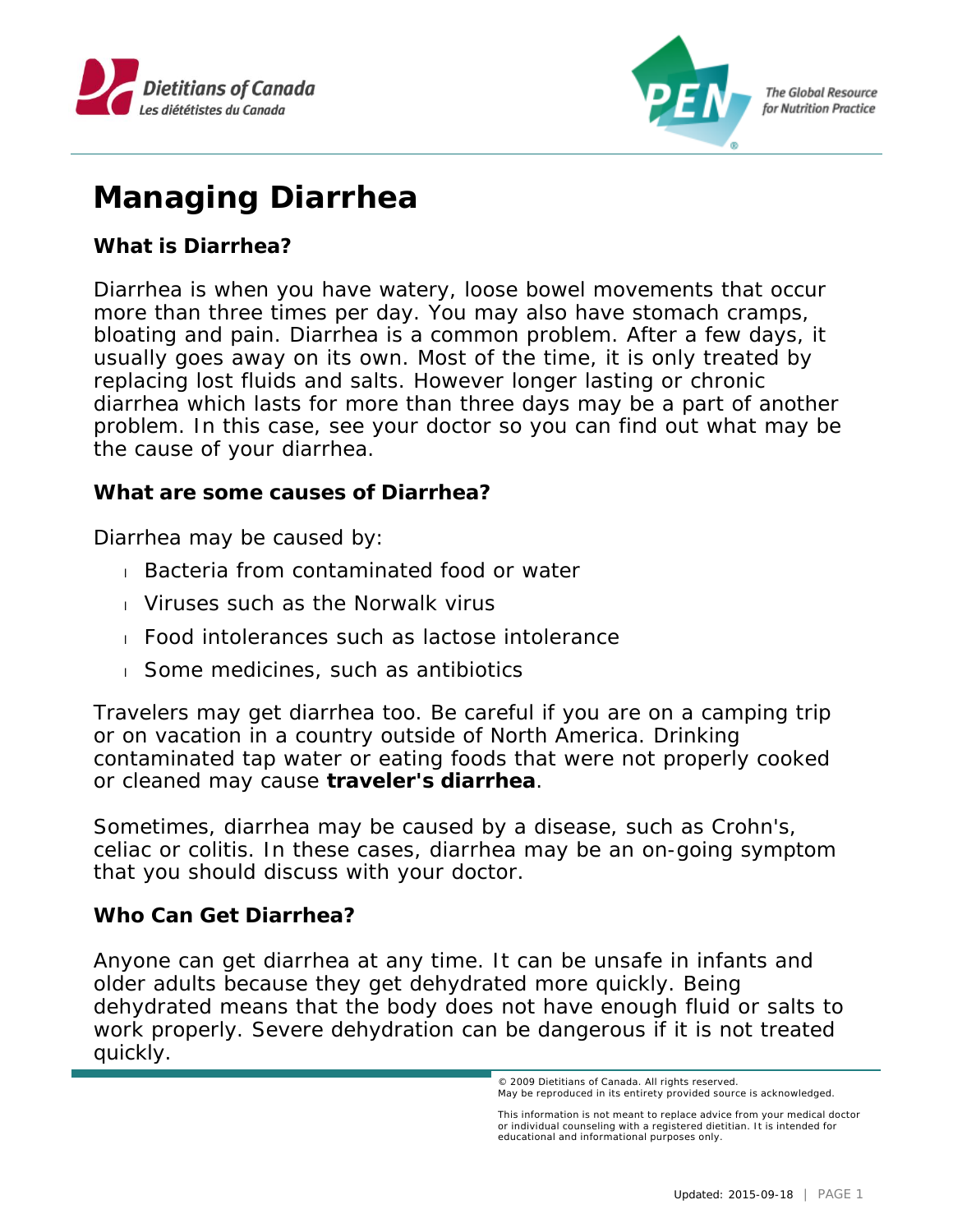





**Prevent Dehydration**

- Drink eight to ten cups  $(2 L 2.5 L)$  of fluid each day to make up for fluid losses. Choose water, weak tea, broth, diluted juice or sports drinks that contain salts such as sodium and potassium.
- Avoid sugary drinks such as soda pop, fruit drinks and chocolate milk, as they may make diarrhea worse.
- You may need to drink more fluids if you notice these signs of dehydration:
	- » Being thirsty.
	- $\mu$  Urinating less than usual.
	- » Having dark-coloured urine.
	- » Feeling very tired.
	- » Feeling dizzy.

## Avoid Certain Foods

Some foods and drinks may make diarrhea worse since they can cause more bloating, gas, or loose bowel movements. While you have diarrhea, avoid:

- Caffeine found in coffee, tea, cola and energy drinks.
- $\pm$  High amounts of sugar found in cakes, cookies and candy.
- $\pm$  High amounts of fruit sugar found in apple juice, honey, dates, figs and prunes.
- Sugar alcohols such as sorbitol and mannitol found in sugar-free chocolate, gum and mints.
- Fried or fatty foods such as oil, butter, French fries, doughnuts or other fried foods.
- High-fat dairy products like whole milk, cheese and cream.

© 2009 Dietitians of Canada. All rights reserved. May be reproduced in its entirety provided source is acknowledged.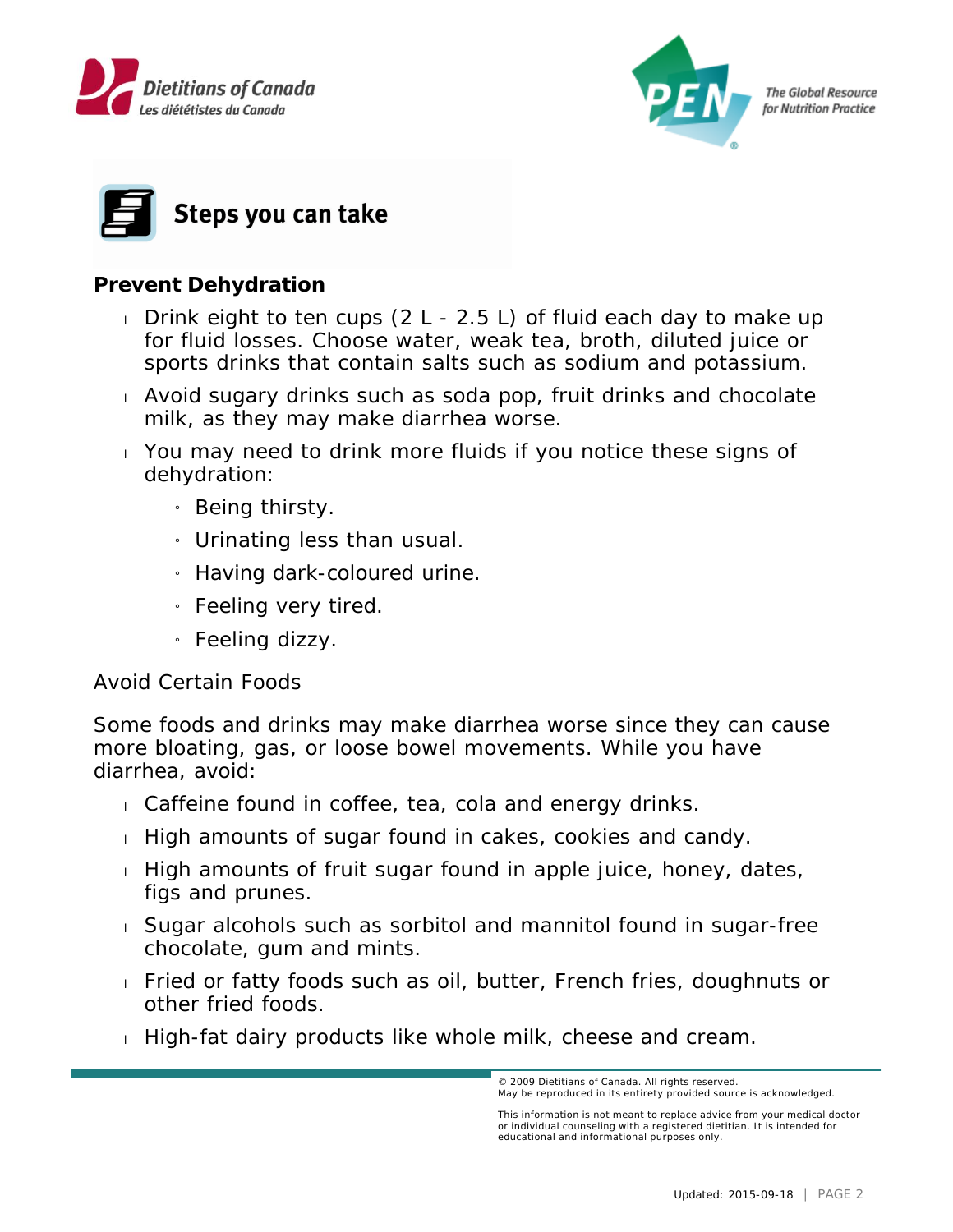



- Food high in insoluble fibre like high-fibre cereals, berries, broccoli, Brussel sprouts and green peas.
	- » Food rich in soluble fibre like oatmeal, barley, dried beans, peas and lentils may help with loose bowels or diarrhea because they thicken and form a gel and slow digestion. These foods may produce gas so include them based on your tolerance level.

Some people with diarrhea also avoid or limit foods that contain lactose such as milk and other dairy products. Currently there is not enough evidence to support this restriction.

**Choose Foods That Are Easier To Tolerate**

- Once the stomach cramps and diarrhea settles down, it is common practice to eat small amounts of these bland foods:
	- $_1$  Low fibre grain products such as white rice, noodles, white bread or bagels, plain crackers or cream of wheat.
	- » Vegetables and fruit such as apple sauce, bananas, boiled peeled potatoes, cooked carrots or squash.
	- » Protein foods such as cooked eggs, skinless chicken, lean fish or yogurt.

**Try probiotics**

- Probiotics, which are "healthy bacteria", may help reduce the number of loose bowel movements you produce, and may help diarrhea stop more quickly.
- **Probiotics are found in pills and yogurts.**
- Look for a yogurt that is labeled "probiotic" or "live active cultures". Different brands contain different amounts of probiotics. Choose one that contains a higher amount. This information is not always available on the label so you may need to check with the company or access the company website.
- For the best effect, make sure you buy probiotic pills with at least one to 10 billion colony forming units (cfu) of viable bacteria.

<sup>© 2009</sup> Dietitians of Canada. All rights reserved. May be reproduced in its entirety provided source is acknowledged.

This information is not meant to replace advice from your medical doctor or individual counseling with a registered dietitian. It is intended for educational and informational purposes only.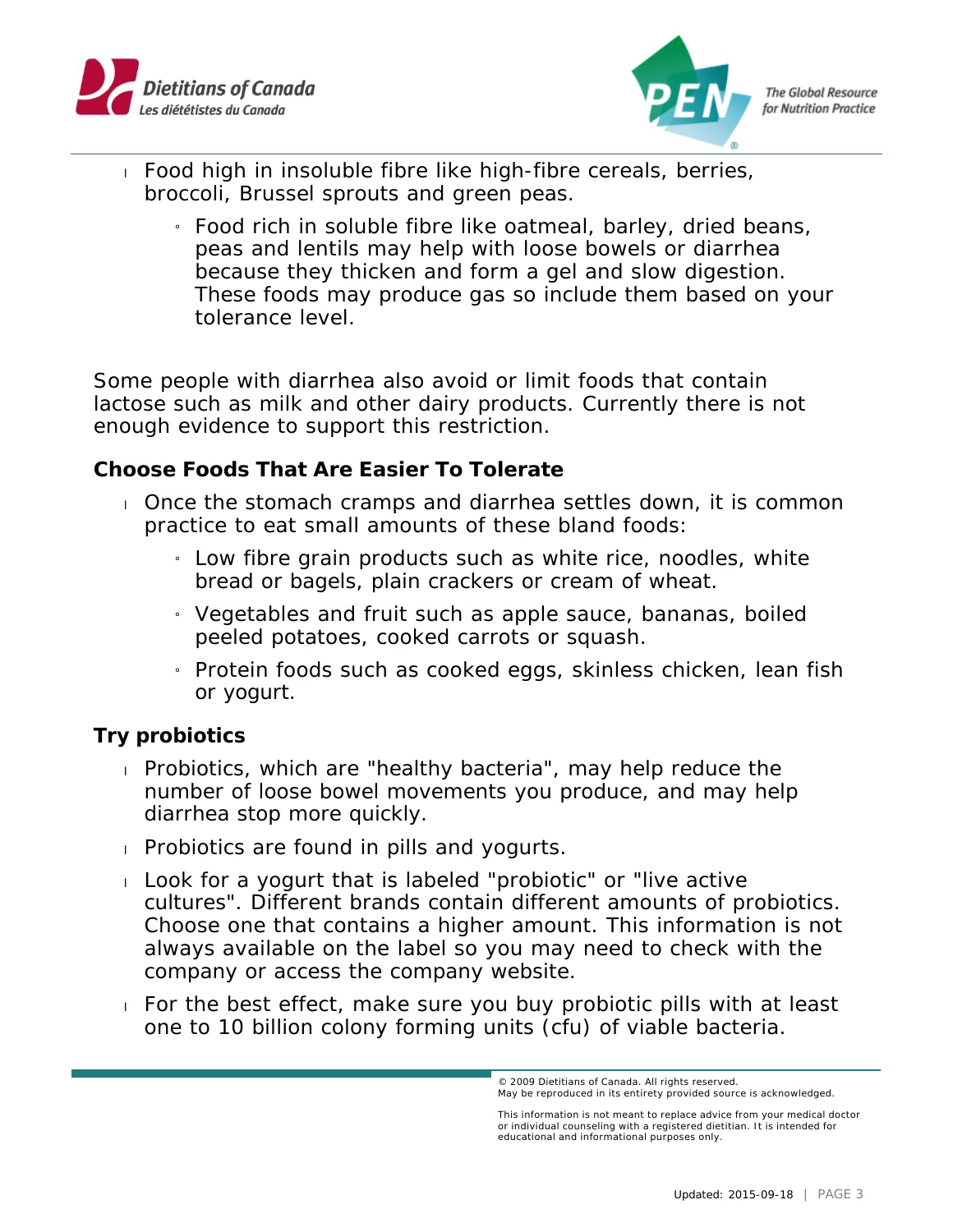



 Probiotics can help treat diarrhea that is caused by taking antibiotics, but may not work well for treating traveler's diarrhea.

**Talk to your doctor before taking medicine**

- In some cases your doctor may prescribe medicine such as antibiotics. This will depend on the cause of your diarrhea.
- Speak with our doctor before taking any over-the-counter diarrhea medications. This is especially the case if your diarrhea is caused by parasites or if you are being treated for cancer, HIV, Crohn's disease or another chronic condition.

**Prevent Traveler's Diarrhea Before it Starts**

**If you are visiting a country outside of North America, take these precautions to prevent traveler's diarrhea:**

- **Drink only bottled water.**
- **Do not drink water from the tap.**
- **Add ice cubes made only from bottled water.**
- **Eat raw vegetables and fruit that you peel yourself.**
- **Consume only well cooked meat, fish and shellfish.**
- **Buy unopened packaged food from street vendors.**



**Notes**

**Distributed by:**

© 2009 Dietitians of Canada. All rights reserved. May be reproduced in its entirety provided source is acknowledged.